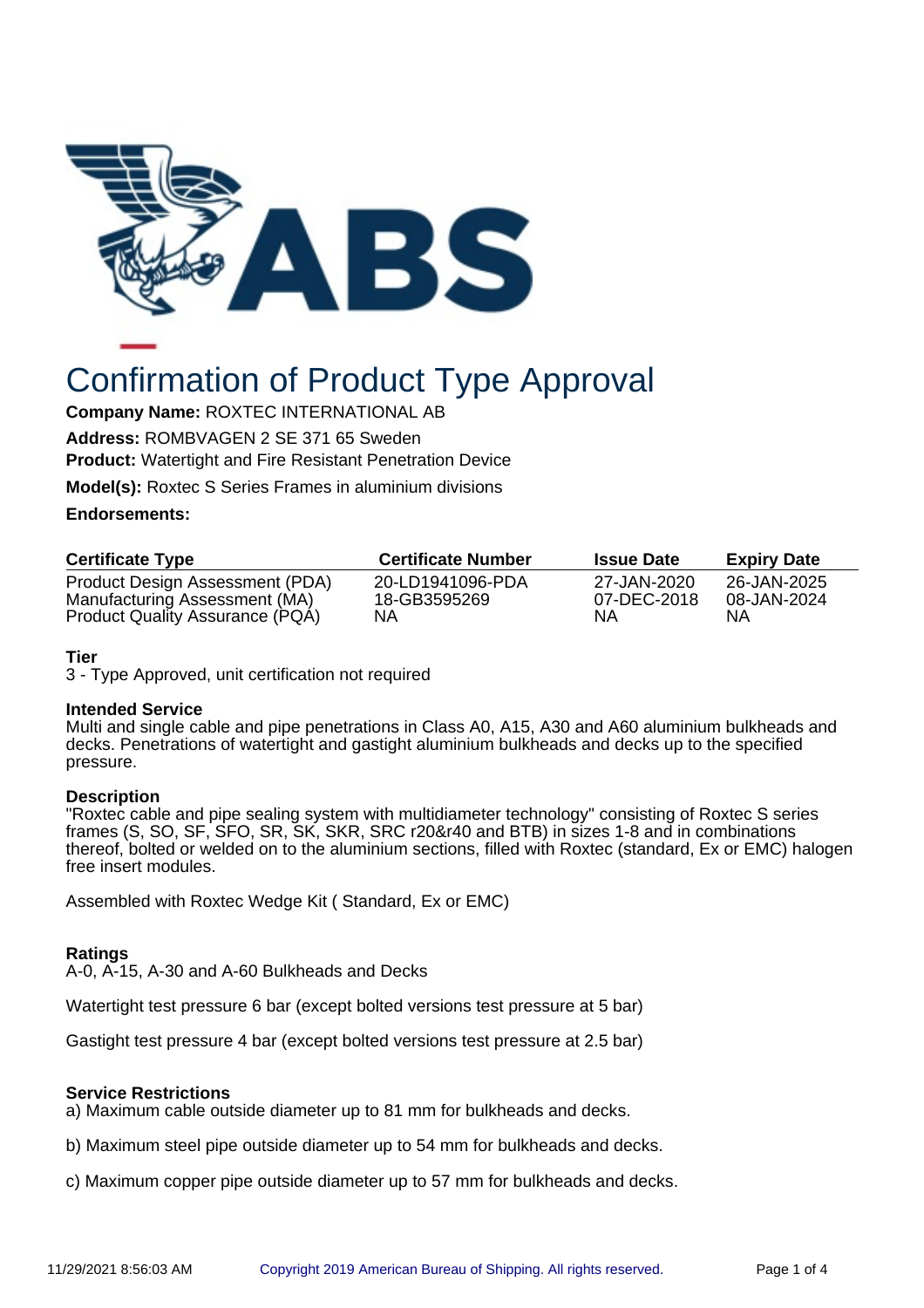d) Maximum tested frame size:

1) Single - 8x1 ( One frame of size 8)

2) Multiple Frames -For decks and bulkheads up to A60 rating, two frames of size 8 arranged vertically and three

arranged horizontally, designated S 8+8x3.

e) Minimum tested frame size 1x1 ( Size 1 frame)

f) For fire class A-0, A-15 and A-30, the sleeve is to be insulated as for class A-60, and in addition the division shall be insulated at least 200 mm around the penetration.

g) Not for use in tank boundaries.

h) Unit Certification is not required for this product. If the manufacturer or purchaser request an ABS Certificate for compliance with a specification or standard, the specification or standard, including inspection standards and tolerances, must be clearly defined.

#### **Comments**

a) All seal types should be installed with the manufacturer's instructions in accordance with approved rawings.

b) Refer to ABS approved Drawings S1019806 Rev.- & S1019808 Rev.-

c) Watertight or fire rated bulkheads or decks for pipe and cable penetrations are to be examined and tested as per ABS Marine Vessels Rules 3-7-1/Table1 and 4-8-4/29.15

d) When requested to be used in watertight bulkheads on passenger ships or special purpose ships, the penetration system has to comply with the requirements given in SOLAS Ch. 11-1 Reg. 13.2.3 (2014 Consolidated Edition). This approval of penetrations passing through watertight bulkhead is not to be construed as a substitute for flag Administration's approval for the purpose of SOLAS (2014 consolidated edition).

e) The product or packing is to be marked with name of manufacturer, type designation and fire rating.

f) The Manufacturer has provided a declaration about the control of, or the lack of Asbestos in this product.

#### **Notes, Drawings and Documentation**

Test Report number P603001 dated 23 Jan 2007, A-60 Bulkhead / SP Technical Research Institute of Sweden, Boras

Test Report number PG11898 dated 10 Sep 2008, A-60 Bulkhead / Danish Institute of Fire and Security Technology, Hvidovre

Test Report number PG11955 dated 11 Sep 2008, A-60 Deck / Danish Institute of Fire and Security Technology, Hvidovre

Test Report number RS-19-B-224-E, dated 01 August 2019, A-60 deck / CTO, Poland

Test Report number RS-17-B-210-E, dated 02 June 2017, A-60 deck / CTO, Poland.

Test Report number RS-18-B-179-E, dated 25 June 2018, A-60 deck / CTO, Poland.

Test Report number RS-18-B-180-E, dated 25 June 2018, A-60 Bulkhead/ CTO, Poland.

Test Report number RS-19-B-020-E, dated 27 May 2019, A-60 Bulkhead / CTO, Poland.

DNV Third Party Inspection Report number MLM020106 dated 19 Dec 2001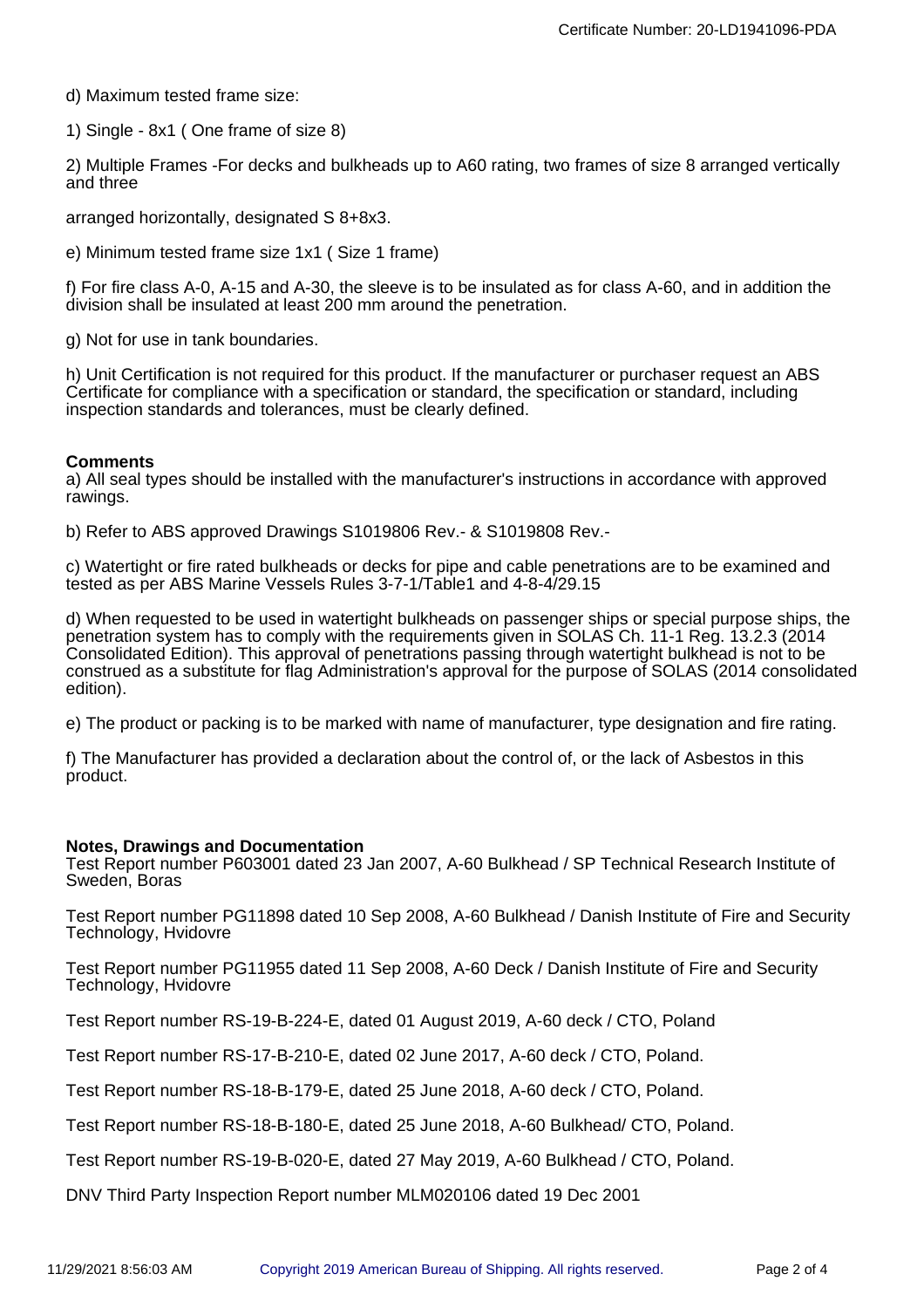DNV Third Party Inspection Report number MLM020133 dated 26 Feb 2002

RM Module and Wedge Kit Drawings S1005711 Rev D, S1016608 Rev. B, S1011086 Rev A, S1000716 Rev D, S1016671 Rev: -

Roxtec sealing system, Roxtec product sheet

Roxtec Ex sealing system, Roxtec Product sheet

Drawings

Drawing No S1019806 Rev. - , S Frames W Cables A-Class Alu Deck/Blkhd

Drawing No S1019808 Rev. -, S-Frames W ST/CU Pipes A-Class Alu Deck/Blkhd

#### **Term of Validity**

This Product Design Assessment (PDA) Certificate remains valid until 26/Jan/2025 or until the Rules and/or Standards used in the assessment are revised or until there is a design modification warranting design reassessment (whichever occurs first).

Acceptance of product is limited to the "Intended Service" details prescribed in the certificate and as per applicable Rules and Standards.

This Certificate is valid for installation of the listed product on ABS units which exist or are under contract for construction on or previous to the effective date of the ABS Rules and standards applied at the time of PDA issuance. Use of the Product for non-ABS units is subject to agreement between the manufacturer and intended client.

#### **ABS Rules**

ABS Marine Vessels Rules 2020 1-1-4/7.7, 1-1-A3, 1-1-A4, 4-6-2/9.7, 4-8-4/21.13.1 ABS Mobile Offshore Units Rules 2020 1-1-4/9.7, 1-1-A2, 1-1-A3, 4-2-1/11.15, 4-3-3/5.13.1

#### **International Standards**

SOLAS (consolidated edition 2014) Chapter II-2 Reg. 9.3.1

IMO FTP Code 2010, Annex I : Part 3

**EU-MED Standards** NA

**National Standards** NA

#### **Government Standards**

This PDA conforms to Transport Canada requirements as per Transport Canada Policy Letter A8706-1 RDIMS#1961446 dated 15 November 2006

#### **Other Standards** NA